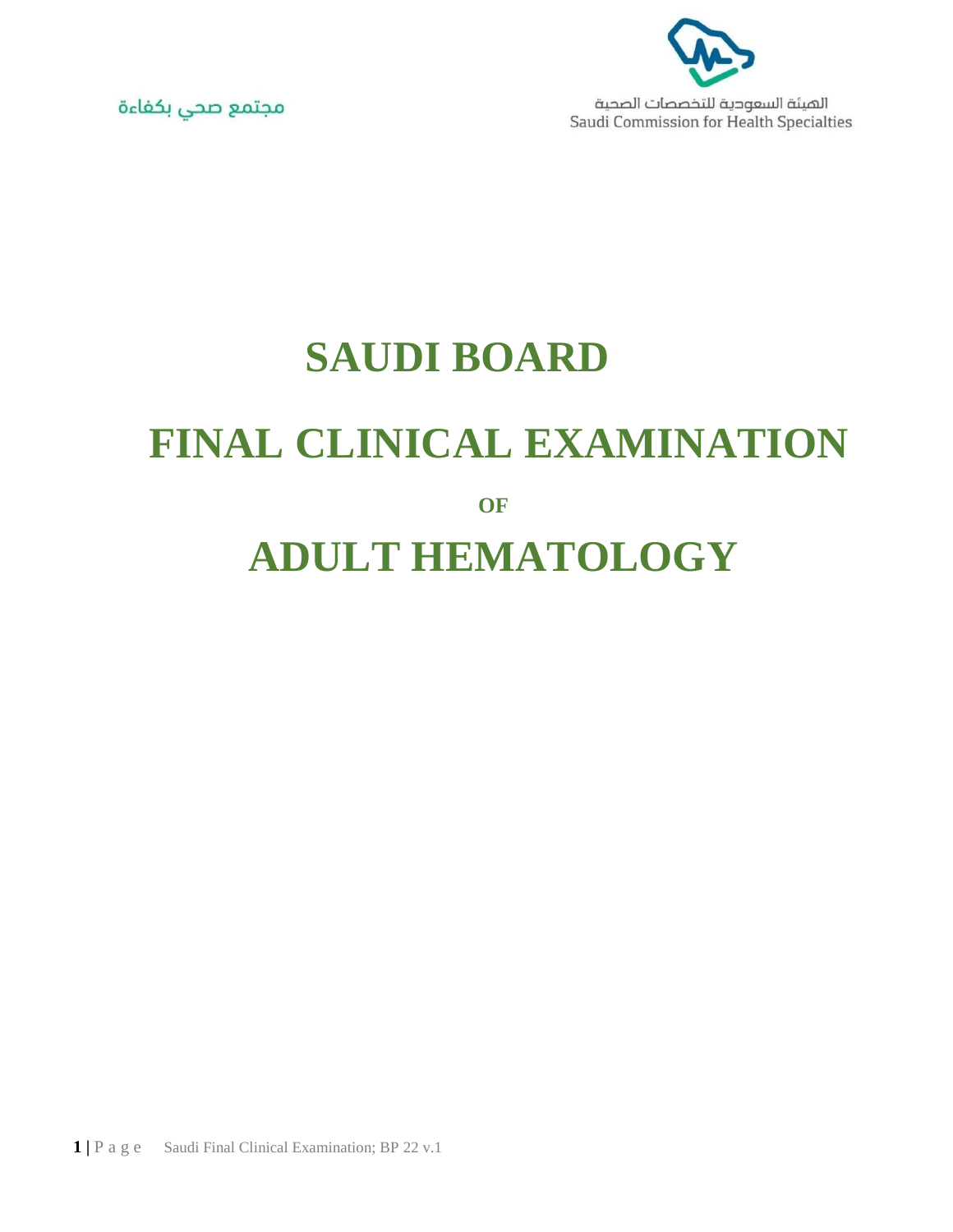



| <b>General Information</b>           |                                                                                                                                                                                                                                                                                                                                                                                                                                                       |  |  |  |  |
|--------------------------------------|-------------------------------------------------------------------------------------------------------------------------------------------------------------------------------------------------------------------------------------------------------------------------------------------------------------------------------------------------------------------------------------------------------------------------------------------------------|--|--|--|--|
| <b>Exam Format</b>                   | -The final clinical examination shall consist of $4$ graded stations, each with $(10)$ minute encounters.                                                                                                                                                                                                                                                                                                                                             |  |  |  |  |
|                                      | -You will encounter 1-2 examiners in each station.                                                                                                                                                                                                                                                                                                                                                                                                    |  |  |  |  |
| <b>Conduct of Evaluation</b>         |                                                                                                                                                                                                                                                                                                                                                                                                                                                       |  |  |  |  |
| <b>Station</b><br><b>Information</b> | -The 4 stations consist of 4 Structured Oral Exam (SOE) stations.                                                                                                                                                                                                                                                                                                                                                                                     |  |  |  |  |
|                                      | -All stations shall be designed to assess integrated clinical encounters.                                                                                                                                                                                                                                                                                                                                                                             |  |  |  |  |
|                                      | Domains and sections may overlap, and more than one category can be evaluated within a station.                                                                                                                                                                                                                                                                                                                                                       |  |  |  |  |
|                                      | -Each station may address one or more cases or scenarios.                                                                                                                                                                                                                                                                                                                                                                                             |  |  |  |  |
|                                      | -SOE stations are designed with preset questions and ideal answers.                                                                                                                                                                                                                                                                                                                                                                                   |  |  |  |  |
|                                      | -A scoring rubric for post-encounter questions is also set in advance (if applicable).                                                                                                                                                                                                                                                                                                                                                                |  |  |  |  |
|                                      |                                                                                                                                                                                                                                                                                                                                                                                                                                                       |  |  |  |  |
|                                      | -The examiner is aware of how much material needs to be covered per station, and it is their responsibility to<br>manage the time accordingly.                                                                                                                                                                                                                                                                                                        |  |  |  |  |
|                                      | -The examiner will want to give you every opportunity to address all the questions within the station.                                                                                                                                                                                                                                                                                                                                                |  |  |  |  |
| <b>Time</b><br><b>Management</b>     | -They may indicate that "in the interests of time, you will need to move to the next question." This type of<br>comment has no bearing on your performance. It is simply an effort to ensure that you complete the station. If<br>you are unclear about something during the station, ask the examiner to clarify.                                                                                                                                    |  |  |  |  |
|                                      | -Some stations may finish early $-$ if this occurs, the examiner will end the encounter.                                                                                                                                                                                                                                                                                                                                                              |  |  |  |  |
| <b>Examiner</b><br>Professionalism   | The examiners have been instructed to interact with you professionally – don't be put off if they are not as<br>warm and friendly towards you as usual.                                                                                                                                                                                                                                                                                               |  |  |  |  |
|                                      | -We recognize this is a stressful situation, and the examiner is aware that you are nervous. If you need a<br>moment to collect your thoughts before responding, indicate this to the examiner.                                                                                                                                                                                                                                                       |  |  |  |  |
|                                      | -The nomination of examiners is based on the principle that candidates are assessed by qualified examiners<br>selected and appointed by SCFHS. The examiner is not obligated by any means to share their personal<br>information or professional details with the candidate.                                                                                                                                                                          |  |  |  |  |
| <b>Conflicts</b>                     | The examiners come from across the country. You will likely recognize some of them and may have worked<br>with some of them in your center's clinical/academic capacity. This is completely acceptable to the SCFHS<br>and is not a conflict unless you or the examiner perceive it as such (i.e., if the examiner had a substantial<br>contribution to your training or evaluation, or if you have another personal relationship with the examiner). |  |  |  |  |
|                                      | Identify the conflict at the moment of introduction; examiners have been instructed to do the same. Examiners<br>will alert the SCFHS staff – every attempt will be made to find a suitable replacement for the station.                                                                                                                                                                                                                              |  |  |  |  |
| Confidentiality                      | -Electronic devices are NOT permitted.<br>Communication with other candidates during the evaluation is prohibited.                                                                                                                                                                                                                                                                                                                                    |  |  |  |  |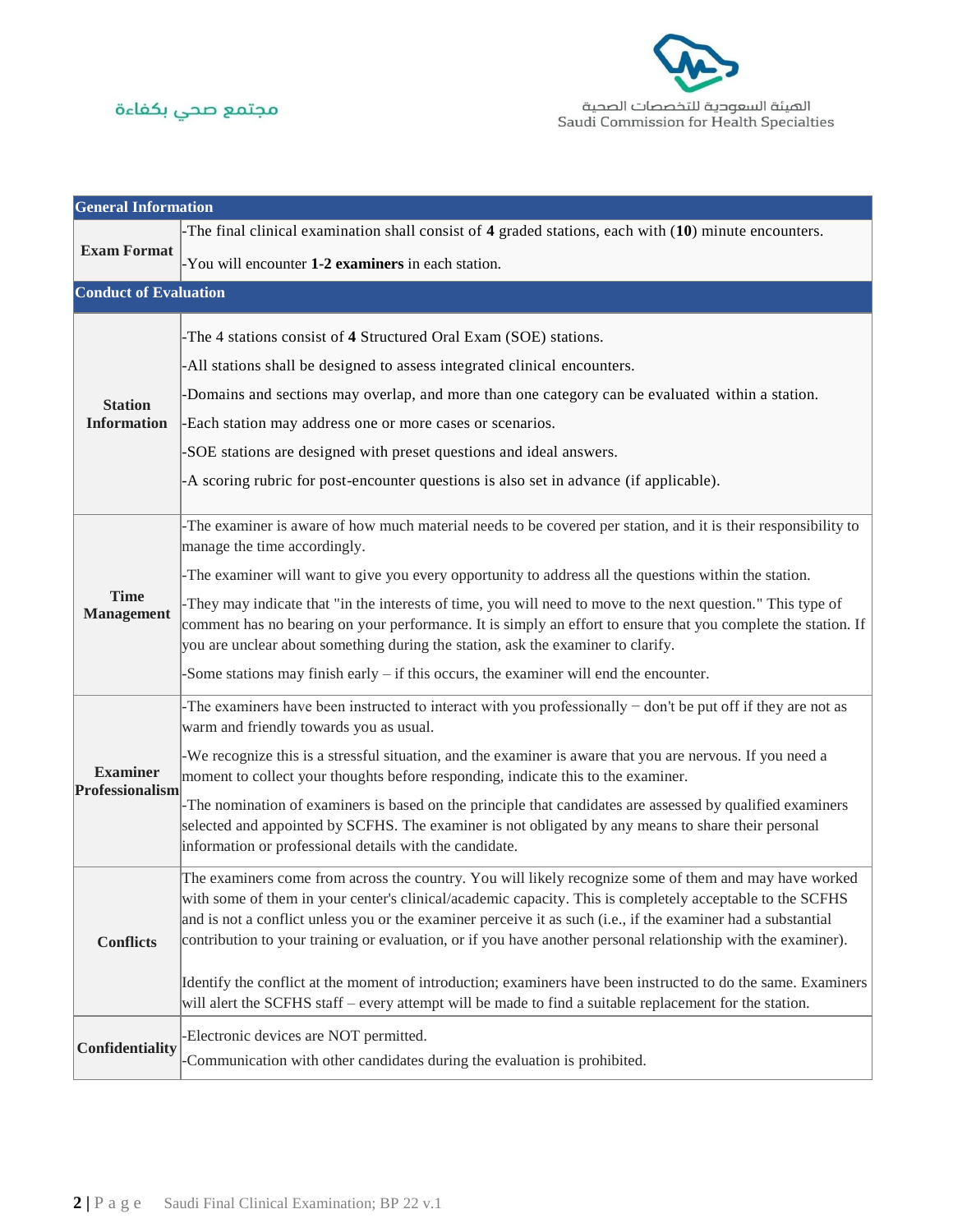



| <b>Examination Content</b> |                                                                    |                                                               |  |  |  |
|----------------------------|--------------------------------------------------------------------|---------------------------------------------------------------|--|--|--|
| <b>Sections</b>            | The examination will cover more or less of the following sections: |                                                               |  |  |  |
|                            | 1.                                                                 | Hematopoietic System                                          |  |  |  |
|                            | 2.                                                                 | <b>Bleeding Disorders</b>                                     |  |  |  |
|                            | 3.                                                                 | Thrombosis                                                    |  |  |  |
|                            | 4.                                                                 | <b>Transfusion Medicine</b>                                   |  |  |  |
|                            | 5.                                                                 | Myeloproliferative Disorders and Leukemia                     |  |  |  |
|                            | 6.                                                                 | Lymphoproliferative Disorders                                 |  |  |  |
|                            | 7.                                                                 | Plasma Cell Neoplasm                                          |  |  |  |
|                            | 8.                                                                 | Pharmacology & Complications of Hematopoietic Neoplasms       |  |  |  |
|                            | 9.                                                                 | Hematopoietic Cell Transplantation (HCT) & CAR-T Cell Therapy |  |  |  |
|                            |                                                                    |                                                               |  |  |  |

| <b>General Information</b> |                                                                                               |  |  |
|----------------------------|-----------------------------------------------------------------------------------------------|--|--|
| <b>Results</b>             | Results will be published within 14 business days following the last date of your examination |  |  |